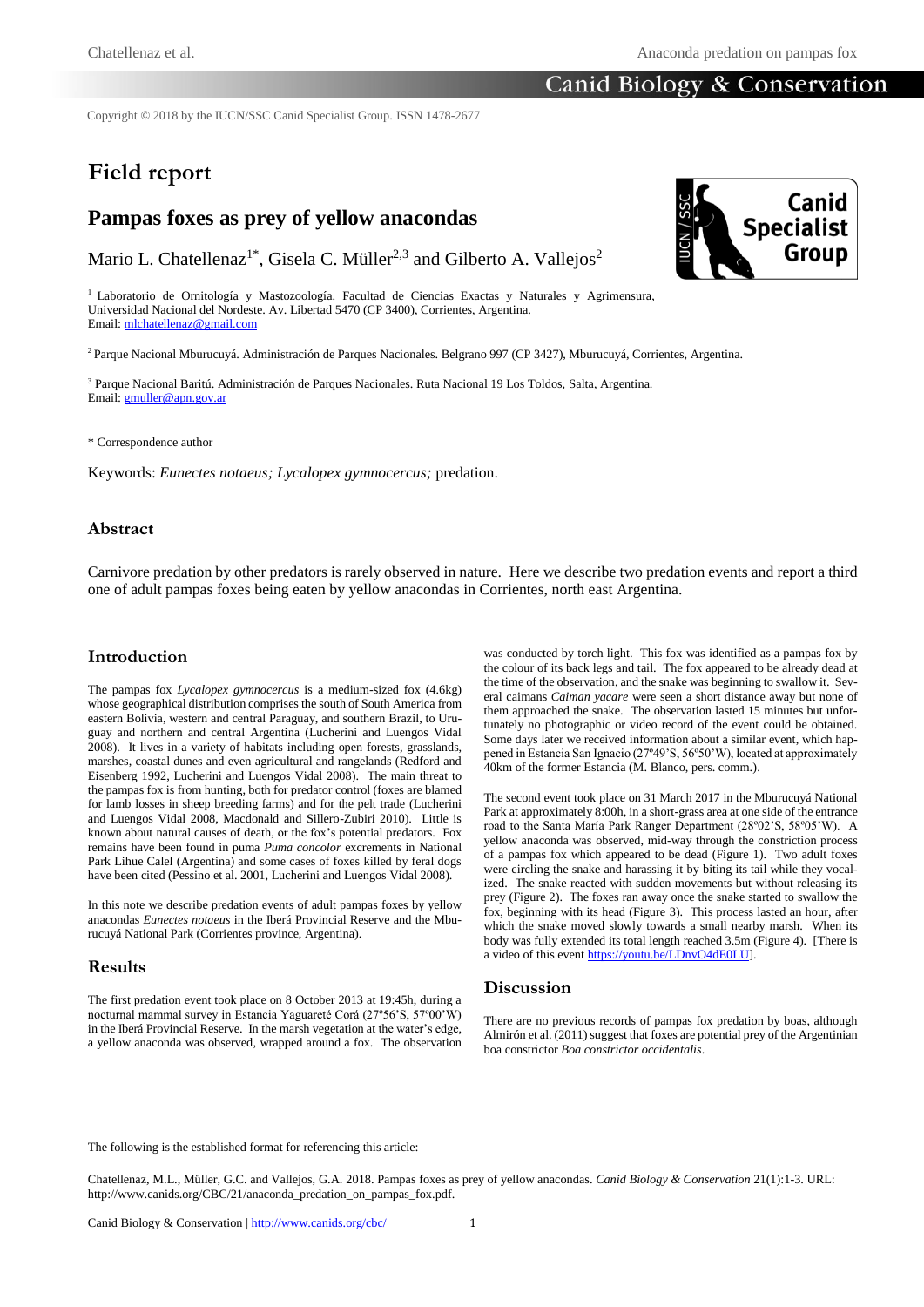

Figure 1. A 3.5m long yellow anaconda in the constriction process of a pampas fox while observed by two other foxes in the Mburucuyá National Park, Corrientes, Argentina.



Figure 3. The anaconda has already swallowed half the fox. Notice the jaws and body distension of the snake to swallow the prey.

The yellow anaconda, known as *curiyú* in north east Argentina, is the largest boa in size of the region, exceeding 4m long and weighing approximately 30kg (Cei 1993, Waller et al. 2007). Its habits are mainly aquatic and it is found in large rivers and their flood plains, lagoons, swamps and marshes. This snake is one of the main predators in these environments, capturing a wide variety of prey: fish, large snakes e.g. *Hydrodynastes gigas*, young caimans *Caiman latirostris* and *C. yacare*, aquatic birds, and small- and medium-size mammals including crab-eating raccoons *Procyon cancrivorus*, crab-eating foxes *Cerdocyon thous* and young capybaras *Hydrochoerus hydrochaeris* up to 6kg (Strüssmann 1997, Waller et al. 2007, Miranda et al. 2017). As with other boas, the yellow anaconda hunts its prey by means of the "sit-and-wait" ambush technique. It kills the larger prey during constriction by significantly affecting the cardiovascular system of the prey, squeezing until circulatory arrest occurs (Boback et al. 2015).

However, it also eats eggs and even carrion, which means that it carries out an active search for food, or that it is an occasional predator (Strüssmann and Sazima 1991). The predation event in the Mburucuyá National Park happened in a short-grass area where the boa was visible and it is unlikely that it was unnoticed in an attempt to ambush the fox. However, as the initial strike was not observed, it cannot be confirmed whether it was an ambush or an opportunistic capture. Predation is rarely observed in nature; these records and documentation are important because they contribute to the knowledge of the ecology of the species involved.



Figure 2. While harassed by one of the pampas foxes, the anaconda begins to position itself in order to swallow the captured fox, starting with its head.



Figure 4. The anaconda leaves the capture site after swallowing the fox completely. The swelling in the central part of the snake's body is due to the fox it has eaten.

## **Acknowledgements**

We thank the National Parks Administration (APN). We are grateful to the Corrientes Province Parks and Reserves Administration for authorizing our work in the Iberá Provincial Reserve, and thank park ranger Marcelo Blanco for the information provided. We also thank Dr. Sillero-Zubiri and an anonymous reviewer for improvements to the manuscript. The records of the Iberá Provincial Reserve were obtained during fieldwork financed by the project *Mastofauna de los Esteros del Iberá: diversidad, distribución, características ecológicas y perfil parasitológico* (C.12IF07), of the program Iberá+10 (SGCyT-UNNE).

### **References**

Almirón, D., Hulsberg, H., Luna, N. and Waller, T. 2011. A failed swallowing attempt upon a crab-eating fox (*Cerdocyon thous* Hamilton-Smith, 1839) by the Argentine boa constrictor (*Boa constrictor occidentalis* [Philippi, 1873]). *Herpetology Notes* 4: 359-362.

Boback, S.M., McCann, K.J., Wood, K.A., McNeal, P.M., Blankenship, E.L. and Zwemer, C.F. 2015. Snake constriction rapidly induces circulatory arrest in rats. *Journal of Experimental Biology* 218: 2279-2288.